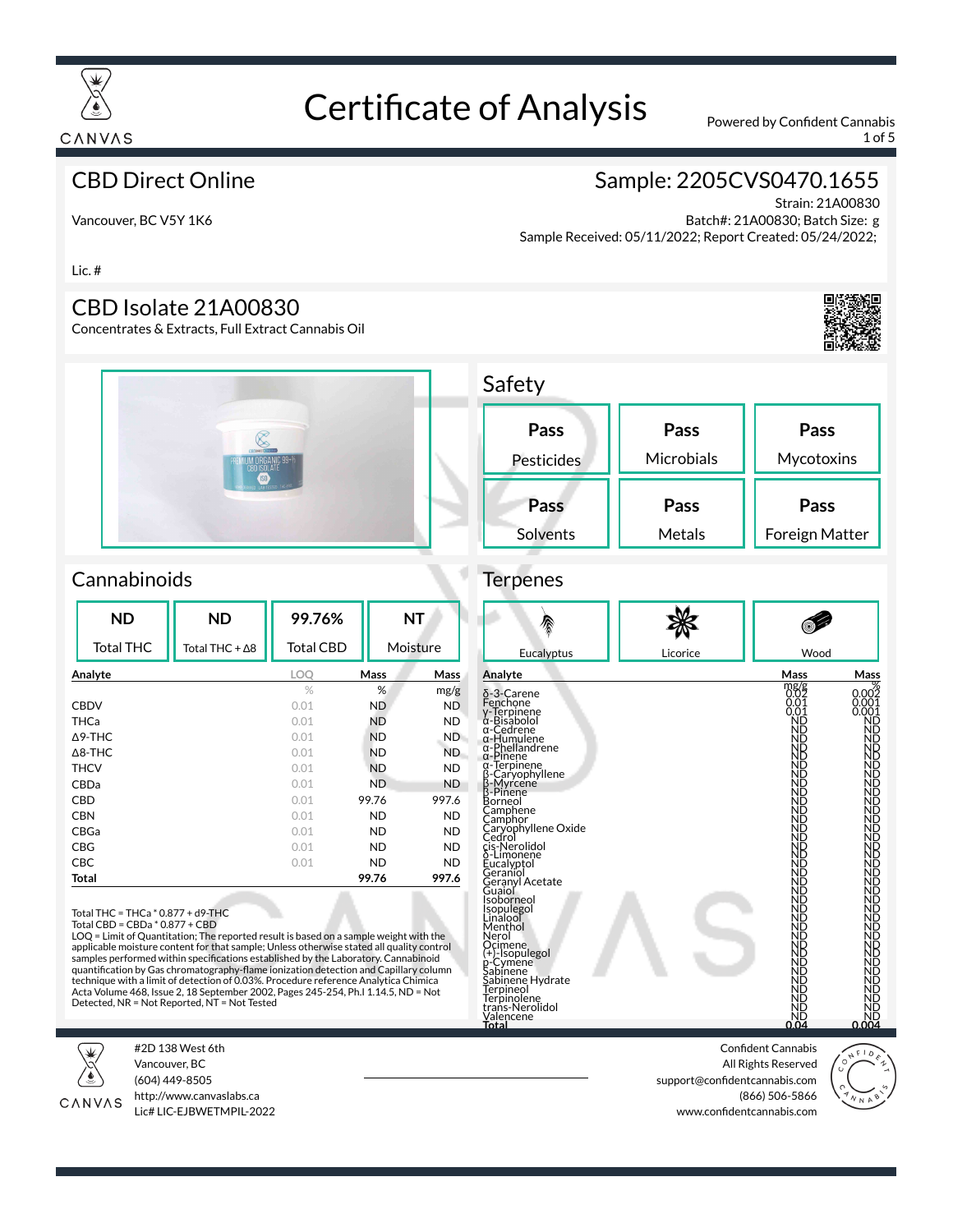

2 of 5

#### CBD Direct Online

### Sample: 2205CVS0470.1655

Vancouver, BC V5Y 1K6

#### Strain: 21A00830 Batch#: 21A00830; Batch Size: g Sample Received: 05/11/2022; Report Created: 05/24/2022;

Lic. #

#### CBD Isolate 21A00830

Concentrates & Extracts, Full Extract Cannabis Oil

#### Aflatoxins Pass

| Analyte        | LOO | Limit |            | Mass Status |
|----------------|-----|-------|------------|-------------|
|                | PPB | PPB   | <b>PPB</b> |             |
| <b>B1</b>      |     |       |            | ND Tested   |
| <b>B2</b>      |     |       |            | ND Tested   |
| G <sub>1</sub> |     |       |            | ND Tested   |
| G <sub>2</sub> |     |       |            | ND Tested   |
| Ochratoxin A   |     |       |            | ND Tested   |

Mycotoxins screening by Lateral flow immunochromatographic assay based on competitive immunoassay with a detection limit of 20 ppb. Procedure reference AOAC Method 991.31; U.S.P. ND = Not Detected, NR = Not Reported, NT = Not Tested

| <b>Heavy Metals</b> |            |            |            | Pass          |
|---------------------|------------|------------|------------|---------------|
| Analyte             | LOO        | Limit      | Mass       | <b>Status</b> |
|                     | <b>PPM</b> | <b>PPM</b> | <b>PPM</b> |               |
| Arsenic             | 5          |            | <b>ND</b>  | <b>Tested</b> |
| Cadmium             | 5          |            | ND.        | <b>Tested</b> |
| Cobalt              | 5          |            | <b>ND</b>  | <b>Tested</b> |
| Copper              | 5          |            | <b>ND</b>  | Tested        |
| Lead                | 5          |            | <b>ND</b>  | <b>Tested</b> |
| Manganese           | 5          |            | <b>ND</b>  | <b>Tested</b> |
| Mercury             | 5          |            | <b>ND</b>  | Tested        |
| Nickel              | 5          |            | <b>ND</b>  | Tested        |
| Zinc                | 5          |            | <b>ND</b>  | Tested        |

#### Microbials Pass

| Analyte                              | Limit  | Mass      | <b>Status</b> |
|--------------------------------------|--------|-----------|---------------|
|                                      | CFU/g  | CFU/g     |               |
| Aerobic Bacteria                     | 500000 | <b>ND</b> | Pass          |
| Bile-Tolerant Gram-Negative Bacteria | 10000  | NR.       | NT            |
| E. Coli                              |        | NR.       | NT            |
| Salmonella                           |        | NR.       | NT            |
| Yeast & Mold                         |        | ND        | Pass          |

TNTC = Too Numerous to Count; Unless otherwise stated all quality control samples performed within specifications established by the Laboratory. Detection limit: 1000 CFUs per gram. 10000 CFUs per gram accepted limit. Microbial analysis method by 3M™<br>Petrifilm™ count plates for Salmonella, E. coli, yeast and mold, with a detection limit of 1000 cfu/g. Procedure reference AOAC Method 991.14; U.S.P. ND = Not Detected, NR = Not Reported, NT = Not Tested

#### Residual Solvents Pass **Analyte LOQ Limit Mass Status** PPM PPM PPM<br>1.000 5000.000 ND Acetone 1.000 5000.000 ND Pass **Ethanol 1.000 5000.000 ND Pass** Heptane 1.000 5000.000 241.000 Pass **Isobutane 1.000 5000.000 ND Pass**<br>**Isopropanol** 1.000 5000.000 **ND Pass Isopropanol 1.000 5000.000 ND** n-Butane 1.000 5000.000 **ND** Pass n-Hexane 1.000 5000.000 **ND** Pass n-Pentane 1.000 5000.000 60.000 Pass

LOQ = Limit of Quantitation; The reported result is based on a sample weight with the applicable moisture content for that sample; Unless otherwise stated all quality control samples performed within specifications established by the Laboratory. Residual Solvents determination method by gas chromatographic headspace analysis, with a detection limit of 1-10 ppm. Procedure reference AOAC Method 2019.002; U.S.P, ND = Not Detected, NR

= Not Reported, NT = Not Tested

LOQ = Limit of Quantitation; The reported result is based on a sample weight with the applicable moisture content for that sample; Unless otherwise stated all quality control samples performed within specifications established by the Laboratory. Heavy metal screening method by reagent colorimetric test strips for arsenic, cadmium, cobalt, copper, lead, manganese, mercury, nickel and zinc with a detection limit of 0.2-5 ppm. Procedure reference AOAC Method 2013.06; U.S.P. ND = Not Detected, NR = Not Reported, NT = Not Tested



#2D 138 West 6th Vancouver, BC (604) 449-8505



Confident Cannabis All Rights Reserved support@confidentcannabis.com (866) 506-5866 www.confidentcannabis.com





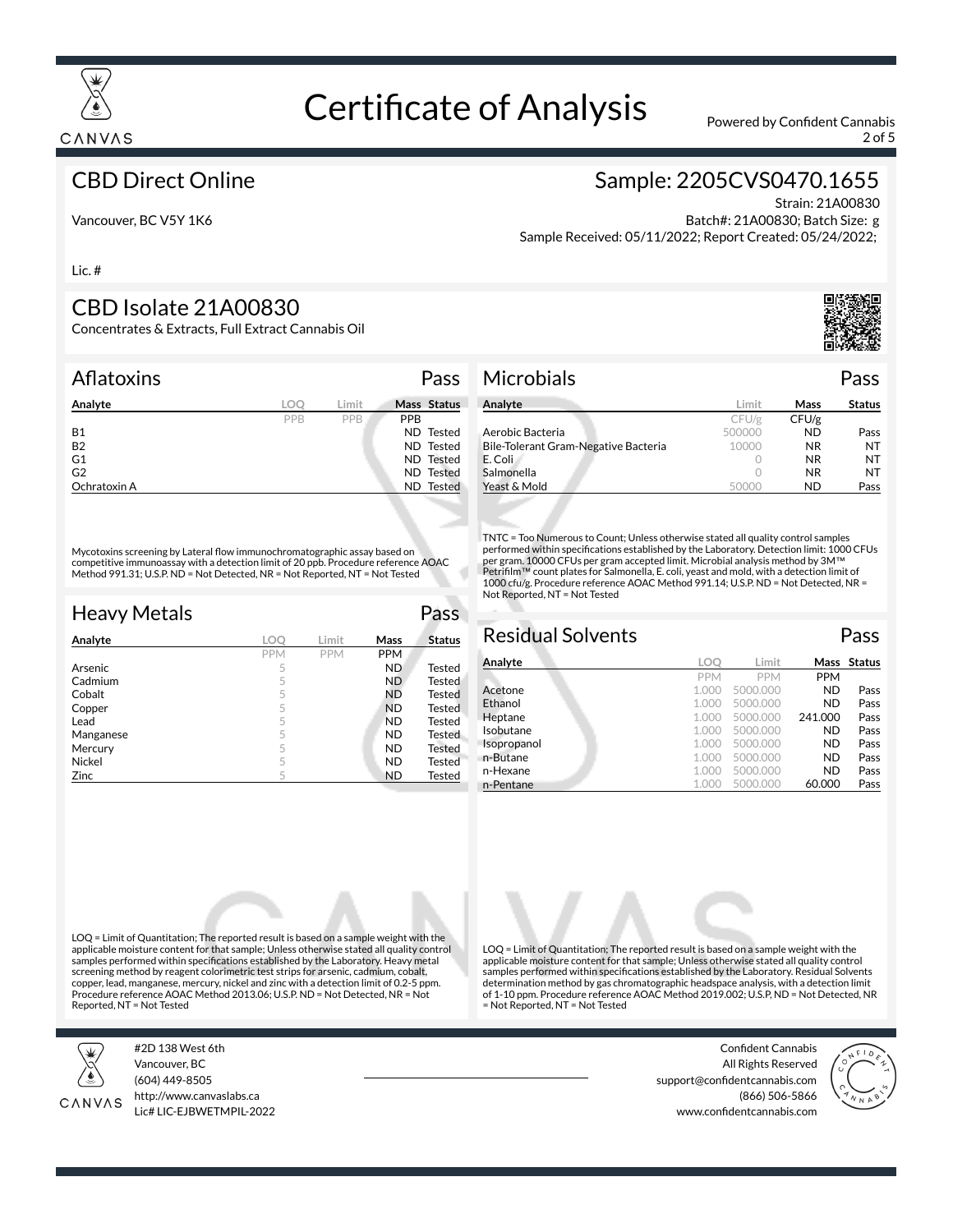

3 of 5

#### CBD Direct Online

### Sample: 2205CVS0470.1655

Vancouver, BC V5Y 1K6

Strain: 21A00830 Batch#: 21A00830; Batch Size: g Sample Received: 05/11/2022; Report Created: 05/24/2022;

Lic. #

#### CBD Isolate 21A00830

Concentrates & Extracts, Full Extract Cannabis Oil

#### Pesticides Pass

| Analyte              | LOO        | Limit      | Mass       | <b>Status</b> | Analyte             | <b>LOC</b> | Limit      | Mass       | <b>Status</b> |
|----------------------|------------|------------|------------|---------------|---------------------|------------|------------|------------|---------------|
|                      | <b>PPM</b> | <b>PPM</b> | <b>PPM</b> |               |                     | <b>PPM</b> | <b>PPM</b> | <b>PPM</b> |               |
| <b>Methamidophos</b> | 1.700      |            | ND         | Tested        | Dimethoate          | 1.300      |            | ND         | Tested        |
| Parathion Ethyl      | 1.700      |            | ND         | Tested        | <b>Isocarbophos</b> | 3.100      |            | ND         | Tested        |
| <b>Dichlorvos</b>    | 0.300      |            | <b>ND</b>  | Tested        | Acephate            | 3.500      |            | ND         | Tested        |
| <b>Malathion</b>     | 2.000      |            | <b>ND</b>  | Tested        | Carbofuran          | 0.500      |            | ND         | Tested        |
| <b>Monocrotophos</b> | 2.500      |            | ND         | Tested        | Carbaryl            | 2.500      |            | <b>ND</b>  | Tested        |
|                      |            |            |            |               |                     |            |            |            |               |



LOQ = Limit of Quantitation; The reported result is based on a sample weight with the applicable moisture content for that sample; Unless otherwise stated all quality control samples performed within specifications established by the Laboratory. Screened for acephate, carbaryl, carbofuran, carbosulfan, dichlorvos, dimethoate,<br>dipterex, isocarbophos, malathion, methamidophos, monocrotoph



CANVAS

#2D 138 West 6th Vancouver, BC (604) 449-8505 http://www.canvaslabs.ca Lic# LIC-EJBWETMPIL-2022

Confident Cannabis All Rights Reserved support@confidentcannabis.com (866) 506-5866 www.confidentcannabis.com

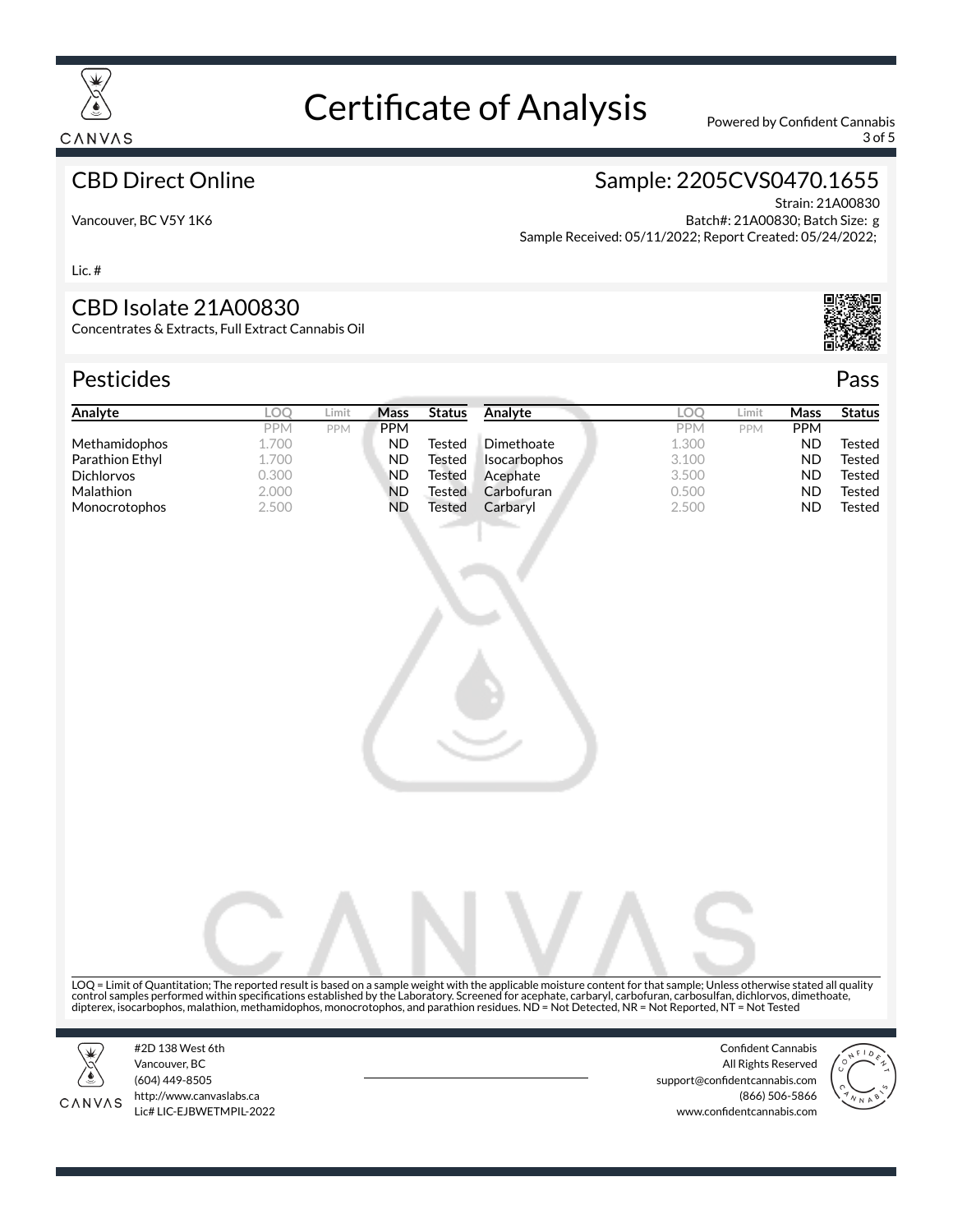

4 of 5

### CBD Direct Online

### Sample: 2205CVS0470.1655

Vancouver, BC V5Y 1K6

Strain: 21A00830 Batch#: 21A00830; Batch Size: g Sample Received: 05/11/2022; Report Created: 05/24/2022;

Lic. #

#### CBD Isolate 21A00830

Concentrates & Extracts, Full Extract Cannabis Oil

## Pesticides Pass



| Analyte | LOQ                                                                                                                                                                                                                                                                                                               | Limit | Mass | <b>Status</b> | Analyte | LOQ | Limit | Mass                                                                                                | <b>Status</b> |
|---------|-------------------------------------------------------------------------------------------------------------------------------------------------------------------------------------------------------------------------------------------------------------------------------------------------------------------|-------|------|---------------|---------|-----|-------|-----------------------------------------------------------------------------------------------------|---------------|
|         |                                                                                                                                                                                                                                                                                                                   |       |      |               |         |     |       |                                                                                                     |               |
| CANVAS  | LOQ = Limit of Quantitation; The reported result is based on a sample weight with the applicable moisture content for that sample; Unless otherwise stated all quality control samples performed within specifications establi<br>#2D 138 West 6th<br>Vancouver, BC<br>(604) 449-8505<br>http://www.canvaslabs.ca |       |      |               |         |     |       | <b>Confident Cannabis</b><br>All Rights Reserved<br>support@confidentcannabis.com<br>(866) 506-5866 |               |